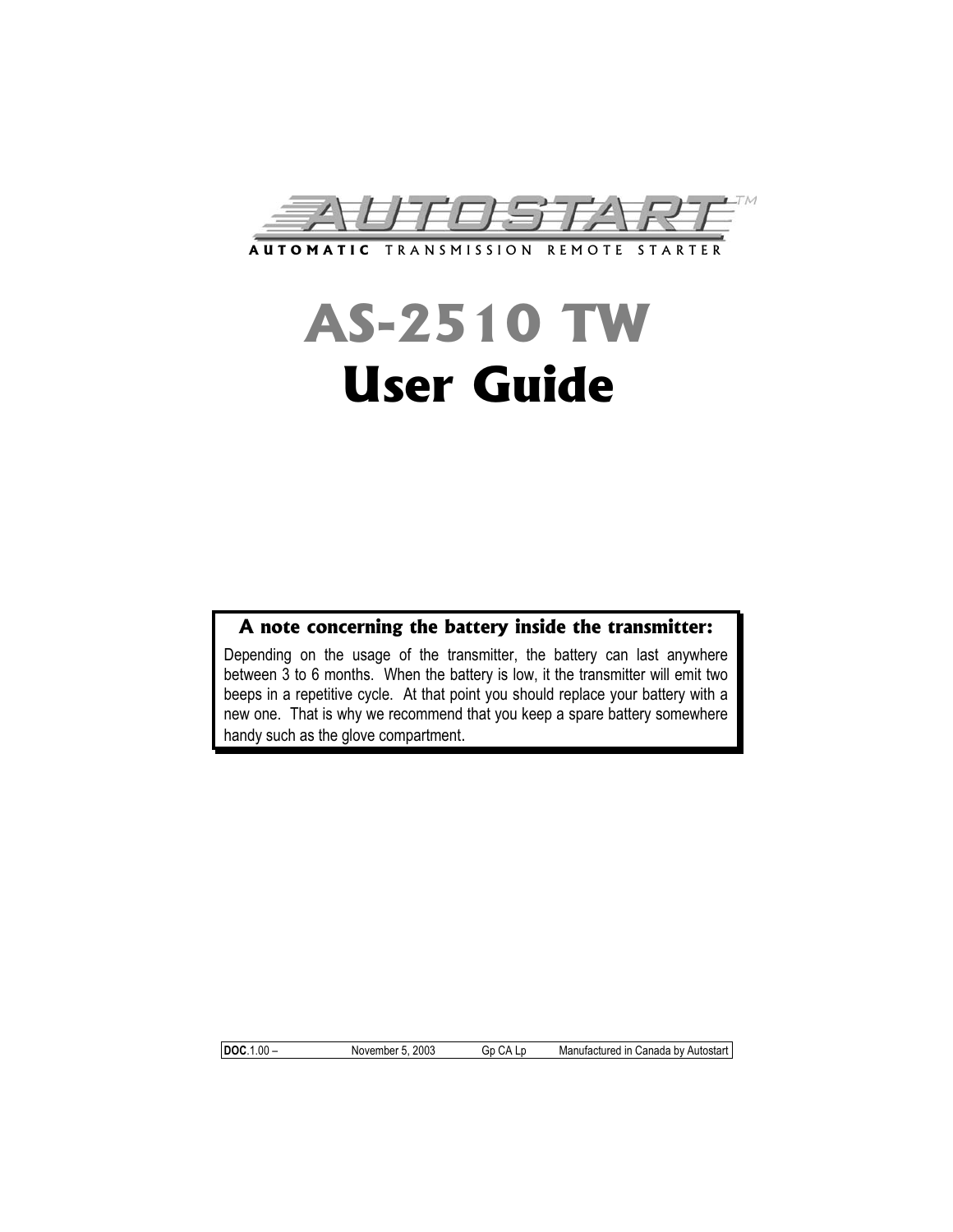## **Table of Contents**

| <b>Transmitter Part Number and Serial</b><br>Number of the Remote Car Starter<br>Using the Remote Control  3<br>Basic Vehicle Operation  4<br>Basic Vehicle Operations 5<br>Transmitter Mode Selection 6<br>Alarm and Countdown Adjustments  6<br>Timing Countdown Adjustment7<br><b>LCD Transmitter Operation and</b> | Turbo Moc<br>Valet Mod<br>Ignition Va<br>"Home Val<br>Remote Va<br>Panic Mod<br>Quick Locl<br>Cold Weat<br>Advanced<br>programm<br>Remote D<br>Priority Do<br>Active or F<br><b>The Starte</b><br>.<br>Horn Chirp<br>Flashing L<br>Safe Start.<br>Home Vale<br>Ignition-co<br>Ignition Re<br>Secure Lo<br>Turbo Moc<br>Remote Tr<br>Engine Ru<br>Multi-car C<br>Troublesho |
|------------------------------------------------------------------------------------------------------------------------------------------------------------------------------------------------------------------------------------------------------------------------------------------------------------------------|----------------------------------------------------------------------------------------------------------------------------------------------------------------------------------------------------------------------------------------------------------------------------------------------------------------------------------------------------------------------------|
|                                                                                                                                                                                                                                                                                                                        |                                                                                                                                                                                                                                                                                                                                                                            |
|                                                                                                                                                                                                                                                                                                                        |                                                                                                                                                                                                                                                                                                                                                                            |
|                                                                                                                                                                                                                                                                                                                        |                                                                                                                                                                                                                                                                                                                                                                            |
|                                                                                                                                                                                                                                                                                                                        | .                                                                                                                                                                                                                                                                                                                                                                          |
| Using the Remote Car Starter  9                                                                                                                                                                                                                                                                                        |                                                                                                                                                                                                                                                                                                                                                                            |
|                                                                                                                                                                                                                                                                                                                        |                                                                                                                                                                                                                                                                                                                                                                            |
|                                                                                                                                                                                                                                                                                                                        |                                                                                                                                                                                                                                                                                                                                                                            |
|                                                                                                                                                                                                                                                                                                                        |                                                                                                                                                                                                                                                                                                                                                                            |

| . 2 |                                             |
|-----|---------------------------------------------|
|     | Valet Mode with the Valet Switch  10        |
|     |                                             |
| 3   | "Home Valet <sup>™"</sup> Mode  10          |
| 3   | Remote Valet Mode 11                        |
| . 3 |                                             |
| . 4 |                                             |
| . 4 | Cold Weather Mode 11                        |
| . 4 | Advanced Features: Installation-            |
| . 4 | programmable Options  12                    |
| . 4 | Remote Door Locks 12                        |
| . 5 | Priority Door Access  12                    |
| . 5 | Active or Passive Arming 12                 |
| . 5 | The Starter Kill and the Anti-grind Feature |
| . 5 |                                             |
| . 5 | Horn Chirp Timing 13                        |
| . 5 |                                             |
| . 5 |                                             |
| . 6 |                                             |
| . 6 | Ignition-controlled Door Locks  13          |
| . 6 |                                             |
| . 7 |                                             |
| . 7 |                                             |
| . 7 | Remote Trunk Release 14                     |
|     |                                             |
| . 8 | Multi-car Operation  14                     |
| . 8 | Troubleshooting Poor Transmitting Range     |
| . 9 |                                             |
|     |                                             |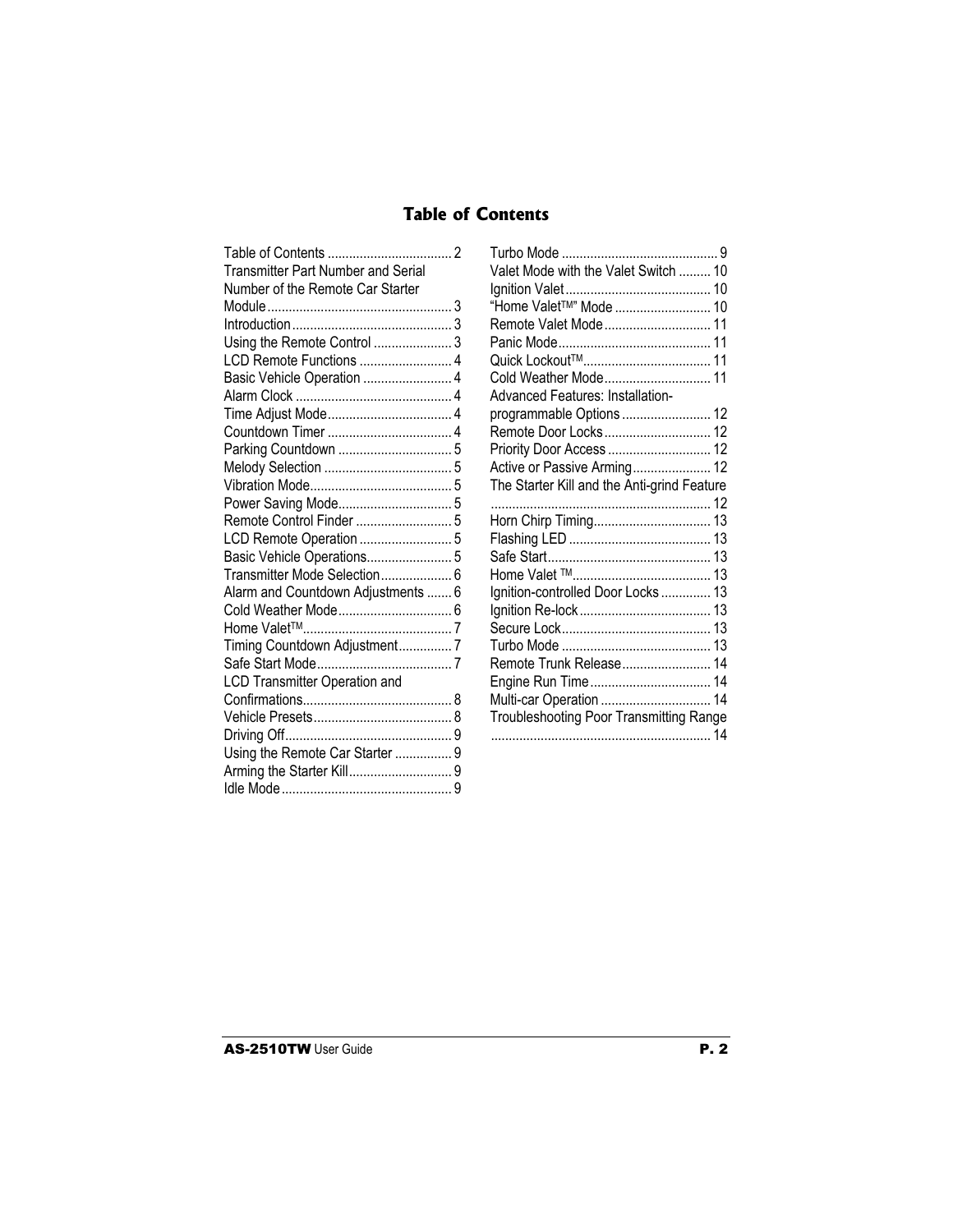## **Transmitter Part Number and Serial Number of the Remote Car Starter Module**

The boxes below contain information concerning your transmitter and Remote Car Starter. We entered the part number of your transmitter for you. Should you need to order a new transmitter, you will need to provide the transmitter part number which is printed below. The second box contains the serial number of the Remote Car Starter. Please make sure that the installer has entered the serial number in that box.

| <b>Transmitter Part Number:</b>                               |  |
|---------------------------------------------------------------|--|
| <b>ASTR-LCD-1</b>                                             |  |
| <b>Companion Transmitter: ASTR-2144</b>                       |  |
| inetaller must use the space below to write the serial number |  |

The installer must use the space below to write the serial number of the Remote Car Starter and the location of the valet switch (if installed):

Serial Number of the Remote Car Starter:

Location of the Valet Switch (if installed):

## **Introduction**

This is a state-of-the-art remote car starter system. The system is packed with advanced features such as priority access to the driver's door (commodity features) and the Safe Start children safety feature.

This Remote Car Starter features two-way communication, enabling fully graphical command confirmation.

With many an advanced function, this product will satisfy any one your expectations from high-end commodity and security systems, without neglecting any standard feature commonly offered by entry-level starters.

## **Using the Remote Control**

Your Remote Car Starter is equipped with a 5-button multi-channel remote control. It can operate two independent vehicles equipped with a Remote Car Starter (see **Multi-Car Operation** section, later in this Guide, for second-car transmitter functions).

**The functions of the transmitter are as follows:**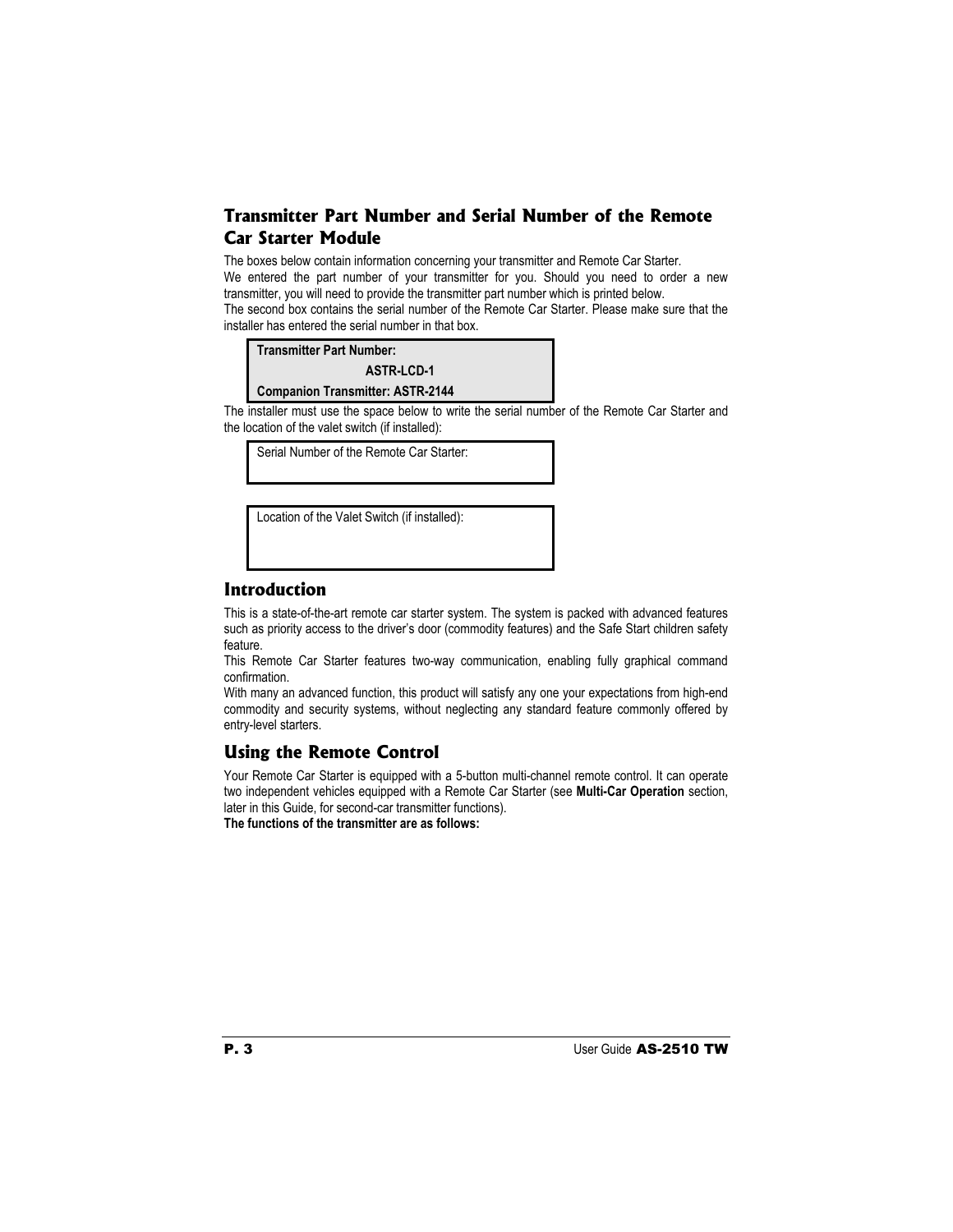

#### **LCD Remote Functions**

The Transmitter offers several command-confirmation and timer features. This section explains some of the key functions available on the Remote Control. Next section gives a summary of the button combinations used to access the functions (see **LCD Remote Operation** Tables).

#### **Note:**

If you wish to exit a function while still in the process of accessing it, simply stop and wait for at least 10 seconds: the Remote Control will return to its normal state.

#### Basic Vehicle Operation

The vehicle can be remote-started and stopped using the **START/STOP** ( $\uparrow$ ) button. The **TRUNK** ( $\mathbf{H}$ ) button will open the Trunk (if this feature is installed on the vehicle). The LOCK (a) and **UNLOCK** (a) buttons will lock and unlock the Doors of the vehicle (if the Remote Door Lock feature is installed on the vehicle) and arm or disarm the Starter Kill (if installed). The **FUNCTION** ( $\mathbf{F}$ ) button is used to access all advanced functions of the Remote Control. (Refer to the LCD Operation and Confirmations tables.)

#### Alarm Clock

The LCD Remote Control has a built-in Alarm Clock which can be set up using the  $\mathbf{F}$  button. Use the  $\mathbf F$  and  $\mathbf \Xi$  buttons to switch the Alarm Clock on and off (refer to the tables).

#### Time Adjust Mode

Use Time Adjust Mode to set the current time on your Remote Control using the  $\mathbf{F}$  button (refer to the tables).

#### Countdown Timer

This feature allows set up a countdown of a duration entered by the user in hours and minutes using the  $\boxed{\mathbf{F}}$  button (refer to the tables).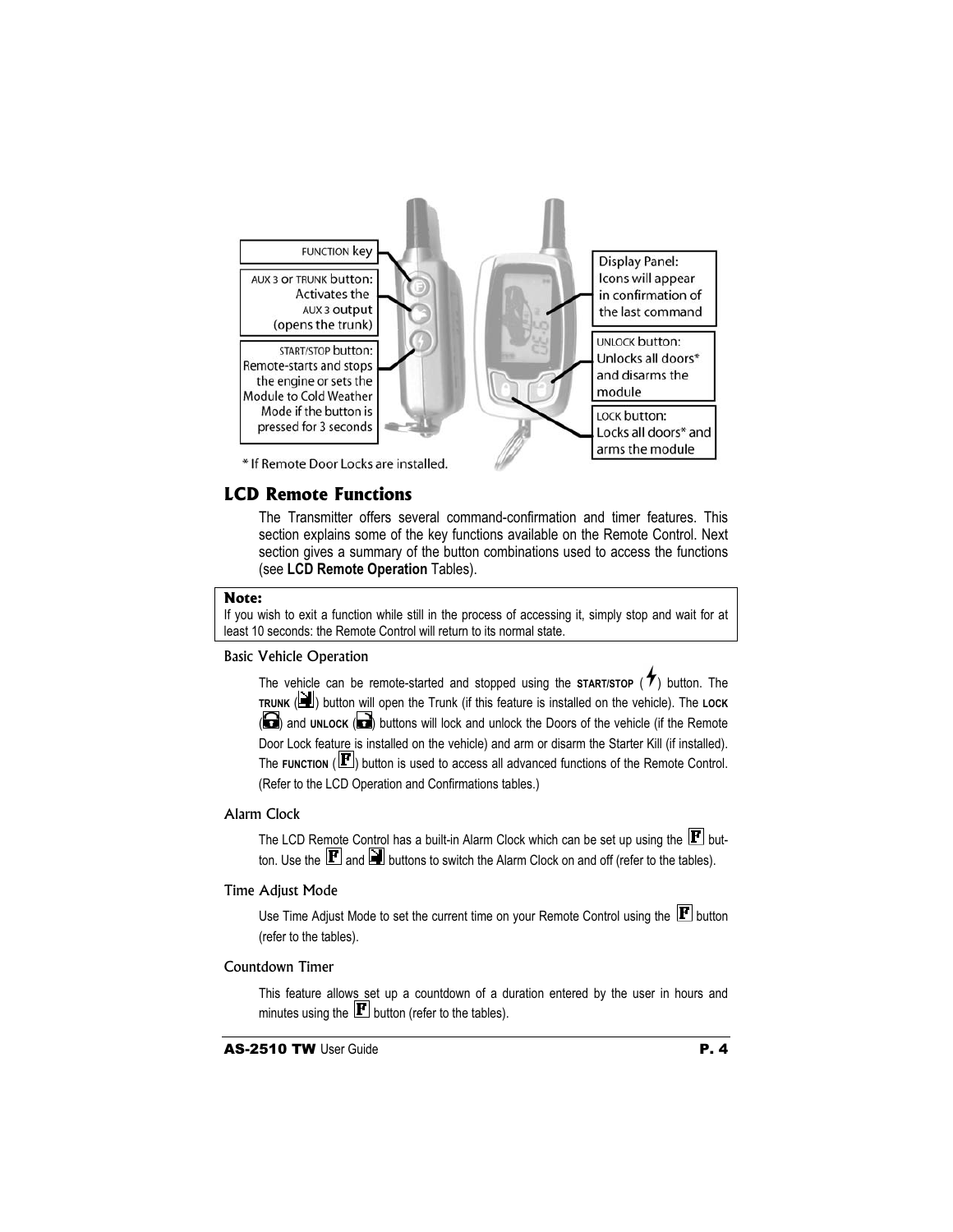#### Parking Countdown

This version of the Countdown feature is particularly useful for keeping track of parking meter time:  $t_{\text{C}}$  user may quickly set up the countdown in slices of 10 or 30 minutes using the  $\mathbf{F}$  and  $\boldsymbol{\tau}$  buttons (refer to the tables).

#### Melody Selection

The Remote Control allows the user to select which melodies are to be used upon the following events: remote starting of the vehicle, the Alarm, ending of the countdown, entering Cold Weather Mode. Melodies for these various events can be selected using the  $\mathbf{F}$  button (refer to the tables).

#### Vibration Mode

Use this feature to replace audible signals with a vibration signal. Use the  $\mathbf F$  and  $\mathbf F$ buttons to switch Vibration Mode ON and OFF (refer to the tables).

#### Power Saving Mode

When set to Power Saving Mode, the Remote Control will cease polling the Remote Starter Module on a regular basis for status information. This will extend battery life. Use the  $\mathbf{F}$ and buttons to switch Power Saving Mode ON and OFF (refer to the tables).

#### Remote Control Finder

This function allows the user to locate the Remote Control when it has been accidentally dropped near the vehicle. Pressing the Valet Button and holding it down for 3 seconds (or until the Parking Lights flash five times) will cause the Remote Control to start beeping for one minute. The beeping will stop by itself after one minute, or it can be switched off by pressing the Lock  $\left(\bullet\right)$  or the Unlock  $\left(\bullet\right)$  button on the Remote Control.

## **LCD Remote Operation**

(First Car Control)

#### **NOTE:**

The following section explains the functions the Transmitter can provide. If you wish to exit a function while you are accessing it, simply stop and wait at least 10 seconds, the Transmitter will return to normal.

#### Basic Vehicle Operations

| <b>FUNCTION</b>                                      | <b>BUTTON PRESSED</b> | <b>ICON</b>       | <b>BUZZER</b> | <b>INSTRUCTIONS /DESCRIPTION</b>             |
|------------------------------------------------------|-----------------------|-------------------|---------------|----------------------------------------------|
| <b>LOCK</b>                                          | ⌒<br>$\mathbf{u}$     |                   | 1 Beep        | <b>LOCK AND ARM THE STARTER</b><br>KILL      |
| <b>UNLOCK</b>                                        | C<br>O                |                   | 2 Beep        | UNLOCK AND DISARM THE<br><b>STARTER KILL</b> |
| TRUNK OR AUX 3                                       |                       |                   | 1 Beep        | <b>TRUNK OUTPUT</b>                          |
| START <sup>*</sup><br>(See Runtime<br>Options below) |                       | ≅.,≅              | <b>MELODY</b> | START THE ENGINE                             |
| <b>STOP</b>                                          |                       | None              | <b>MELODY</b> | STOP THE ENGINE                              |
| Light ON                                             | F                     | ON for 10 seconds |               | Press<br>once                                |

**P. 5** User Guide AS-2510 TW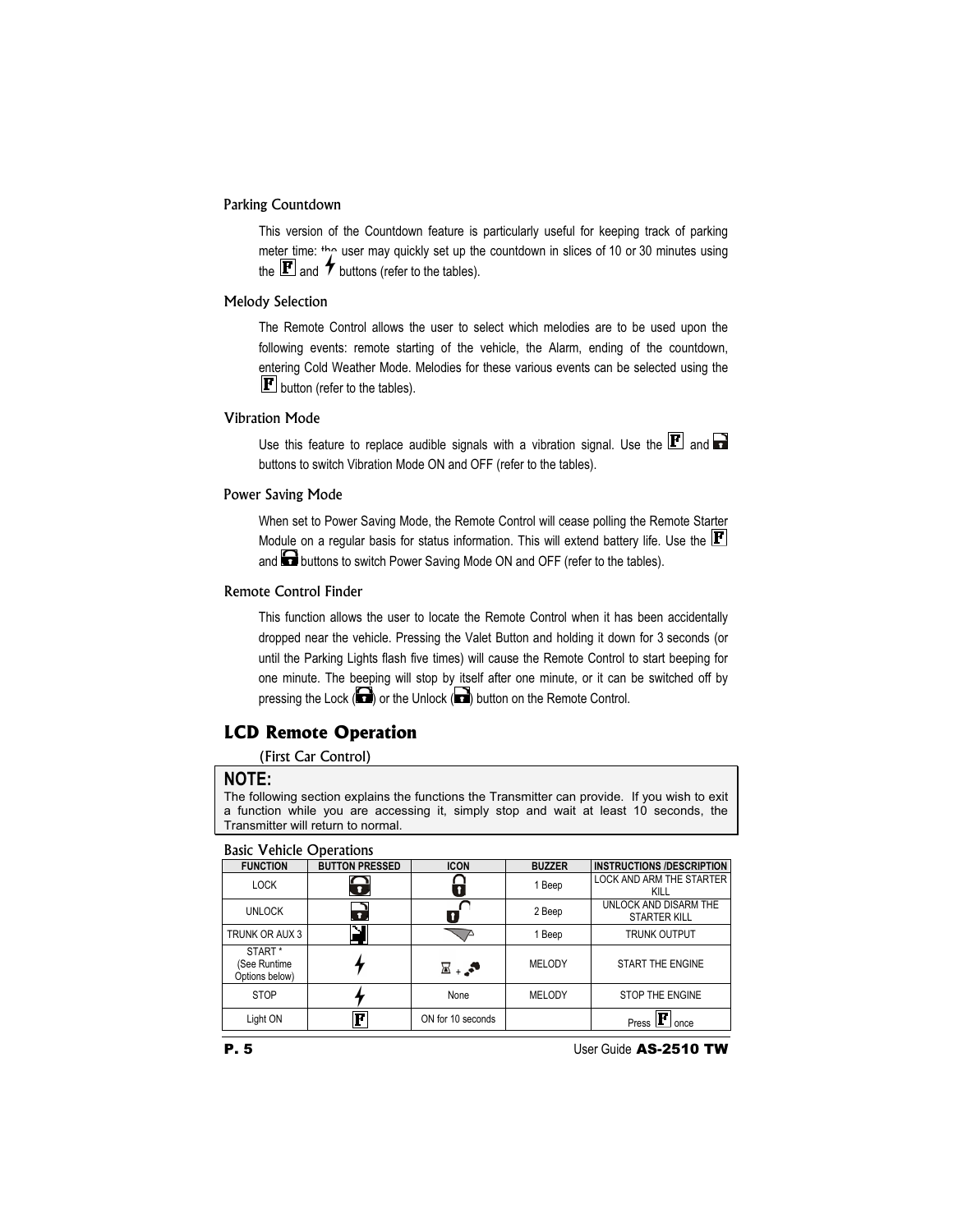#### Transmitter Mode Selection

| <b>FUNCTION</b>             | <b>BUTTON PRESSED</b>                                                                  | <b>ICON</b>                                                                | <b>BUZZER</b>      | <b>INSTRUCTIONS /DESCRIPTION</b>                                                                   |
|-----------------------------|----------------------------------------------------------------------------------------|----------------------------------------------------------------------------|--------------------|----------------------------------------------------------------------------------------------------|
| POWER-SAVING<br><b>MODE</b> | $\mathbf{G}$ +( $\mathbf{F}$ + $\mathbf{G}$ )                                          | $\left[\begin{smallmatrix} 4 & * & * \ * & * & * \end{smallmatrix}\right]$ | MELODY             | Press UNLOCK first and<br>then press the Function<br>button and the Lock button<br>simultaneously. |
| <b>VIBRATION MODE</b>       | PRESS AND HOLD<br>$\left[\mathbf{F}\right]$ and then pressi<br>$\overline{\mathbf{r}}$ |                                                                            | <b>VIBRATES 4X</b> |                                                                                                    |
| ALARM CLOCK<br>MODE ON/OFF  | $\blacksquare$ $\blacksquare$                                                          | $^{2.44}B.88$                                                              | MELODY             | Press once to have<br>ALARM CLOCK ON<br>Press twice to have<br>ALARM CLOCK OFF                     |

#### Alarm and Countdown Adjustments

| On Press<br><b>Number</b> | <b>FUNCTION</b>                                       | <b>BUTTON</b><br><b>PRESSED</b>                | <b>ICON</b>   | <b>BUZZER</b>                       | <b>INSTRUCTIONS</b><br>/DESCRIPTION                  |
|---------------------------|-------------------------------------------------------|------------------------------------------------|---------------|-------------------------------------|------------------------------------------------------|
| 1                         | TIMING ADJUST MODE (HOUR)                             | Press and hold<br>$\bf F$<br>for 5 sec         | <i>™8:88</i>  | 2 BEEPS                             |                                                      |
| $\overline{2}$            | TIMING ADJUST MODE (MIN)                              | $\frac{2^{nd}$ Press of $\boxed{F}$            |               |                                     |                                                      |
| $\overline{\mathbf{3}}$   | <b>ALARM CLOCK ADJUST MODE</b><br>(HOUR)              | $3^{rd}$ press of $\boxed{\mathbf{F}}$         | $^{4.44}B.88$ |                                     |                                                      |
| $\overline{\mathbf{4}}$   | ALARM CLOCK ADJUST MODE<br>(MIN)                      | $4^{\text{th}}$ press of $ \mathbf{F} $        |               |                                     |                                                      |
| 5                         | ALARM CLOCK MUSIC OR<br>POWER ON MUSIC SELECTION      | $5th$ press of $\boxed{\mathbf{F}}$            | ۵<br>8        | 5<br><b>SELECTIONS</b><br>1,2,3,4,5 | press for<br>upward adjustment<br>or choice ON mode. |
| 6                         | ALARM CLOCK ADJUST MODE<br>(ON/OFF)                   | $6th$ press of $\boxed{\mathbf{F}}$            | GA I<br>8 F.F |                                     | press for<br>downward                                |
| $\overline{7}$            | TIMING COUNT DOWN ADJUST<br>MODE (HOUR)               | $7th$ press of $\boxed{F}$                     | 18:88         |                                     | adjustment or choice<br>OFF mode.                    |
| $8*$                      | TIMING COUNT DOWN ADJUST<br>MODE (MIN)                | $8^{\text{th}}$ press of $\boxed{\mathbf{F}}$  | 닻             |                                     | F<br>To cycle to the                                 |
| 9                         | TIMING COUNT DOWN ENDING<br><b>MELODY SELECTION 1</b> | $9th$ press of $\boxed{\mathbf{F}}$            | Σ             | 5<br><b>SELECTIONS</b><br>1,2,3,4,5 | next options                                         |
| 10                        | TIMING COUNT DOWN MODE<br>(ON/OFF)                    | 10 <sup>th</sup> press of $\boxed{\mathbf{F}}$ | ON,<br>OFF    |                                     |                                                      |
| 11                        | <b>START COMMAND</b><br><b>CONFIRMATION</b>           | 11 <sup>th</sup> press of                      | 8             | 5<br><b>SELECTIONS</b><br>1,2,3,4,5 |                                                      |

#### Cold Weather Mode

| <b>FUNCTION</b>                                                      | <b>BUTTON PRESSED</b>   | <b>ICON</b> | <b>BUZZER</b> | <b>INSTRUCTIONS /DESCRIPTION</b>                                                                    |
|----------------------------------------------------------------------|-------------------------|-------------|---------------|-----------------------------------------------------------------------------------------------------|
| TO ENTER COLD<br><b>WEATHER MODE</b>                                 |                         |             | <b>BEEP</b>   | Press and hold<br>[for 3]<br>seconds.                                                               |
| TO EXIT COLD<br><b>WEATHER MODE</b>                                  |                         | None        | None          | Press and hold<br>lifor 3 seconds                                                                   |
| TO ENTER COLD<br><b>WEATHER MODE</b><br>IN SAFE START<br><b>MODE</b> | $\mathbf{y}_{\lambda2}$ |             | <b>BEEP</b>   | twice within 3 seconds.<br>Press<br>Press and hold for 1 sec-BEEP-<br>then press and hold for 3sec. |
| TO EXIT COLD<br><b>WEATHER MODE</b><br>IN SAFE START<br><b>MODE</b>  | ' x 2                   | None        | None          | twice within 3 seconds.<br>Press<br>Press and hold for 1 sec-BEEP-<br>then press and hold for 3sec. |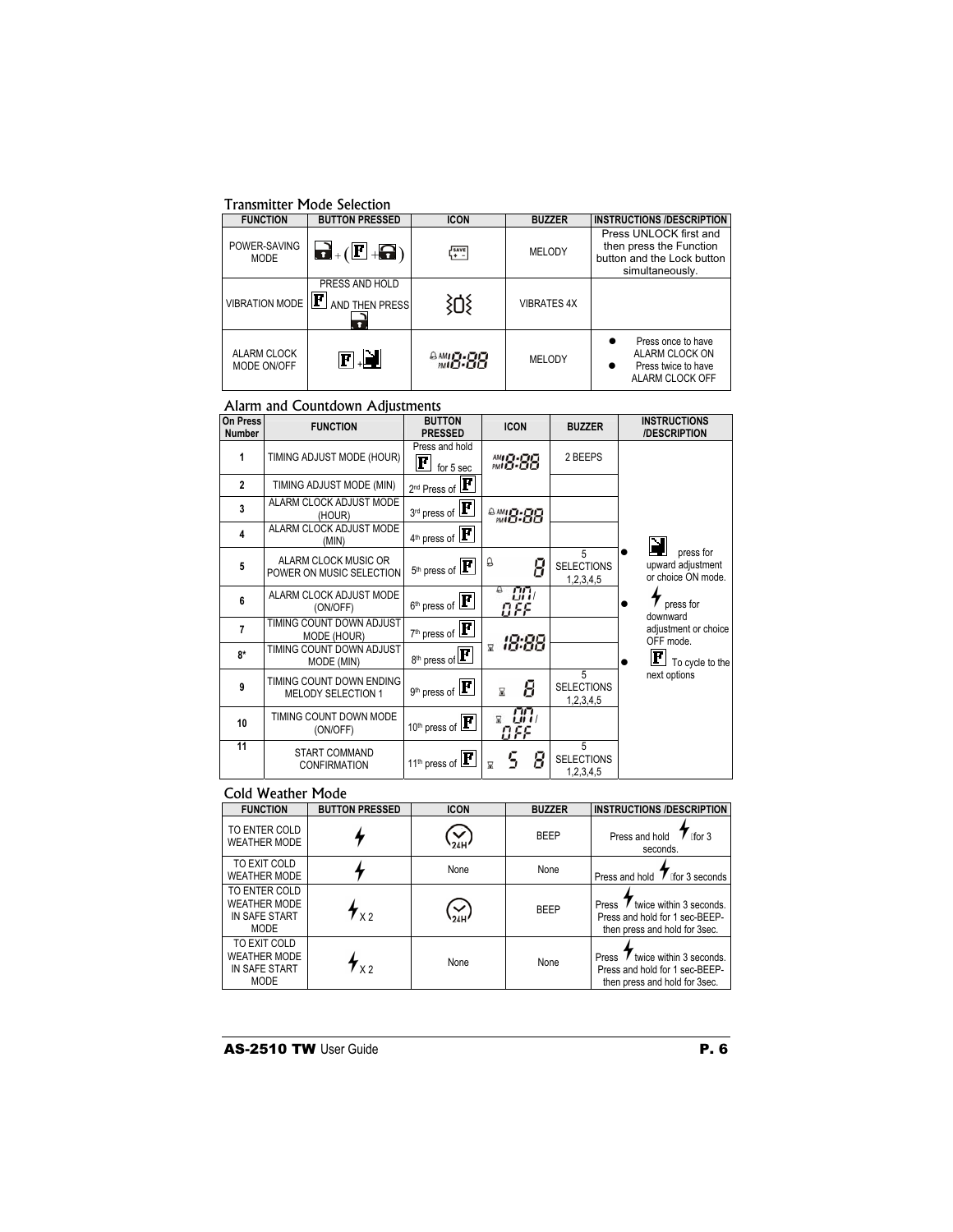| Home Valet™                  |                                                                                                     |             |               |                                                                                                                                                                     |  |  |
|------------------------------|-----------------------------------------------------------------------------------------------------|-------------|---------------|---------------------------------------------------------------------------------------------------------------------------------------------------------------------|--|--|
| <b>FUNCTION</b>              | <b>BY PRESSING</b>                                                                                  | <b>ICON</b> | <b>BUZZER</b> | <b>INSTRUCTIONS / DESCRIPTION</b>                                                                                                                                   |  |  |
| TO ENTER HOME<br>VALET™ MODE | $\mathbf{\Theta}_{\circ}$ .<br>Step 1:<br>$\mathbf{G}_*$<br>Step 2:<br>Simultaneously within 5 sec. |             | 1 BEEP        | Press <b>D</b> <sub>or</sub> <b>D</b><br>Within 5 seconds,<br>$_{\text{press}} \bigodot_+ \biguparrow$<br>the Transmitter will display<br>and you will hear 1 beep. |  |  |
| TO EXIT HOME<br>VALET ™ MODE | <b>NONE</b>                                                                                         | <b>NONE</b> | <b>NONE</b>   | <b>INSERT KEY IN INGNITION</b><br>SWITCH AND TURN TO THE ON<br>POSITION. THE ICON WILL<br>DISAPPEAR.                                                                |  |  |

## **Timing Countdown Adjustment**<br>(see "ON PRESS NUMBER" 8 of Alarm and Countdown Adjustment)

| <b>FUNCTION</b>                        | <b>BY PRESSING</b>   | <b>ICON</b>                              | <b>BUZZER</b> | <b>INSTRUCTIONS /</b><br><b>DESCRIPTION</b> |
|----------------------------------------|----------------------|------------------------------------------|---------------|---------------------------------------------|
|                                        | 1 <sup>st</sup> time | rı. 117<br>$^{\prime\prime}$<br>,,,<br>7 | <b>MELODY</b> | 10 MIN PARKING COUNT<br>DOWN MODE           |
|                                        | $2nd$ time           | 0:20<br>닻                                | <b>MELODY</b> | <b>20 MIN PARKING COUNT</b><br>DOWN MODE    |
| <b>FOR PARKING</b>                     | 3 <sup>rd</sup> time | 0:30<br>7                                | <b>MELODY</b> | 30 MIN PARKING COUNT<br>DOWN MODE           |
| <b>COUNT DOWN</b><br>PRESS AND HOLD    | 4 <sup>th</sup> time | 1:00<br>Ω                                | <b>MELODY</b> | 60 MIN PARKING COUNT<br>DOWN MODE           |
| $\left[\mathbf{F}\right]$ then press i | 5 <sup>th</sup> time | 1:30<br>冨                                | <b>MELODY</b> | 90 MIN PARKING COUNT<br>DOWN MODE           |
|                                        | 6 <sup>th</sup> time | 2:00                                     | <b>MELODY</b> | 120 MIN PARKING COUNT<br>DOWN MODE          |
|                                        | 7 <sup>th</sup> time | n nn<br>ப் ப்ப<br>⊠                      | <b>MELODY</b> | PARKING COUNT DOWN OFF<br><b>MODE</b>       |

## **Please NOTE:**

Once the Countdown is activated it will continue counting down until reaching 0:00. If the Timer has not reached 0:00 and you are starting the vehicle, you should reset your Countdown Timer to 0:00 before starting your vehicle as to avoid being startled.

#### Safe Start Mode

| <b>FUNCTION</b>             | <b>BY PRESSING</b> | <b>ICON</b> | <b>BUZZER</b> | <b>INSTRUCTIONS /</b><br><b>DESCRIPTION</b>                                    |  |  |
|-----------------------------|--------------------|-------------|---------------|--------------------------------------------------------------------------------|--|--|
| START ON SAFE<br>START MODE | $x^2$              | ≅.,⊠        | MELODY        | twice within 3 seconds.<br>Press<br>Press for 1 sec-melody-then<br>press 1sec. |  |  |
| STOP ON SAFE<br>START MODE  |                    | None        | MELODY        |                                                                                |  |  |
|                             |                    |             |               |                                                                                |  |  |

\*Runtime Status (Indicational purpose only) **FUNCTION BY PRESSING ICON Gasoline Diesel**  $\cdot^*$ 4 4 minutes 9 minutes ENGINE RUNTIME  $\leftarrow$  15 minutes 20 minutes  $\overline{\mathbf{r}}$  $\cdot^\bullet$ 25 minutes 30 minutes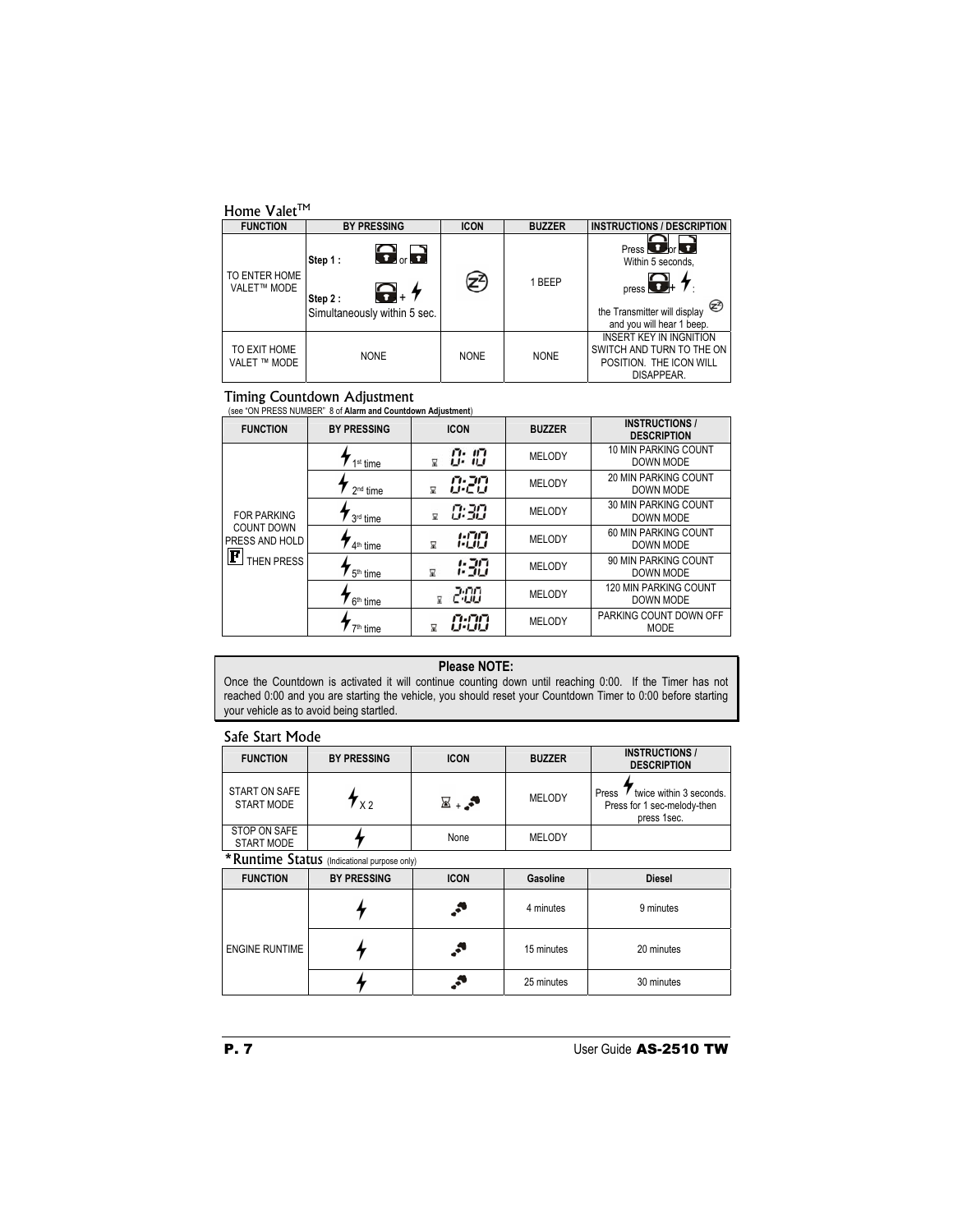## **LCD Transmitter Operation and Confirmations**

(Second Car Control)

|  | <b>Basic Operations</b> |  |
|--|-------------------------|--|
|--|-------------------------|--|

| <b>FUNCTION</b> | <b>BUTTON PRESS</b>     | <b>ICON</b>                            | <b>BUZZER</b> | <b>DESCRIPTION</b> |
|-----------------|-------------------------|----------------------------------------|---------------|--------------------|
| <b>LOCK</b>     | $\overline{\mathbf{G}}$ |                                        | 1 Beep        |                    |
| <b>UNLOCK</b>   | + 0                     |                                        | 2 Beep        |                    |
| <b>START</b>    | N                       |                                        | <b>MELODY</b> |                    |
| <b>STOP</b>     |                         | None                                   | <b>MELODY</b> |                    |
| <b>TRUNK</b>    | d - 8                   | <b>TRUNK on vehicle</b><br>will pop up | <b>BEEP</b>   |                    |

#### Start/Stop While in Safe Start Mode

| <b>FUNCTION</b>                                     | <b>BUTTON PRESS</b>                       | <b>ICON</b> | <b>BUZZER</b> | <b>DESCRIPTION</b>                                                                                                                                             |
|-----------------------------------------------------|-------------------------------------------|-------------|---------------|----------------------------------------------------------------------------------------------------------------------------------------------------------------|
| <b>START ON</b><br><b>SAFE START</b><br><b>MODE</b> | $\blacksquare$ + $\mathcal{H}_{\times 2}$ | ⊠⊥.≛        | <b>MELODY</b> | Press $\Box$<br>simultaneously twice within<br>3 seconds. Press for 1<br>sec- a BEEP will be heard-<br>then press 1sec and a<br>melody will be heard<br>again. |
| STOP ON SAFE<br>START MODE                          |                                           | None        | <b>MELODY</b> |                                                                                                                                                                |

### Timing and Alarm Adjustment

To apply changes to the hours, minutes melody, etc. you must press and hold the Function button for three (3) seconds after which the hour position will start to flash. To navigate through the options, simply press the Function button until you reach the desired position.

#### Transmitter Finder

If the remote is misplaced, the user can locate it by calling it. In order to do so, press and hold the Valet switch for three (3) seconds or until the Parking Lights flash five (5) times. The Transmitter will start beeping. It will beep for a maximum of 60 seconds and then it will stop. If the user retrieves the Transmitter before the 60 seconds are up, he can press the **LOCK** or **UNLOCK** button to stop the beeping.

#### Remote-starting Your Vehicle

Press the **START/STOP** button for **approx. 1 second**, the icon "run" will flash for confirmation. The icon will stop flashing when the key is inserted and turned to the "ON" position or when the entire pre-programmed engine run time has elapsed.

If the vehicle doesn't start the first time, the system will shut off, wait a few seconds and try to start the engine again. It will make three start attempts before giving up.

If the vehicle does not start at the first attempt, the system will shut down, wait a few seconds and try to start the engine again. There will be 3 start attempts before the system gives up.

#### Vehicle Presets

#### **Heater & Heated Seat**

When leaving the vehicle it is recommended to preset the accessory controls in preparation for the next remote start. Settings for the blower motor (fan), front and rear, as well as heated seats (if equipped) should not be left on **HIGH**. It is recommended to leave the settings on **LOW** or **MEDIUM** instead.

AS-2510 TW User Guide **P. 8**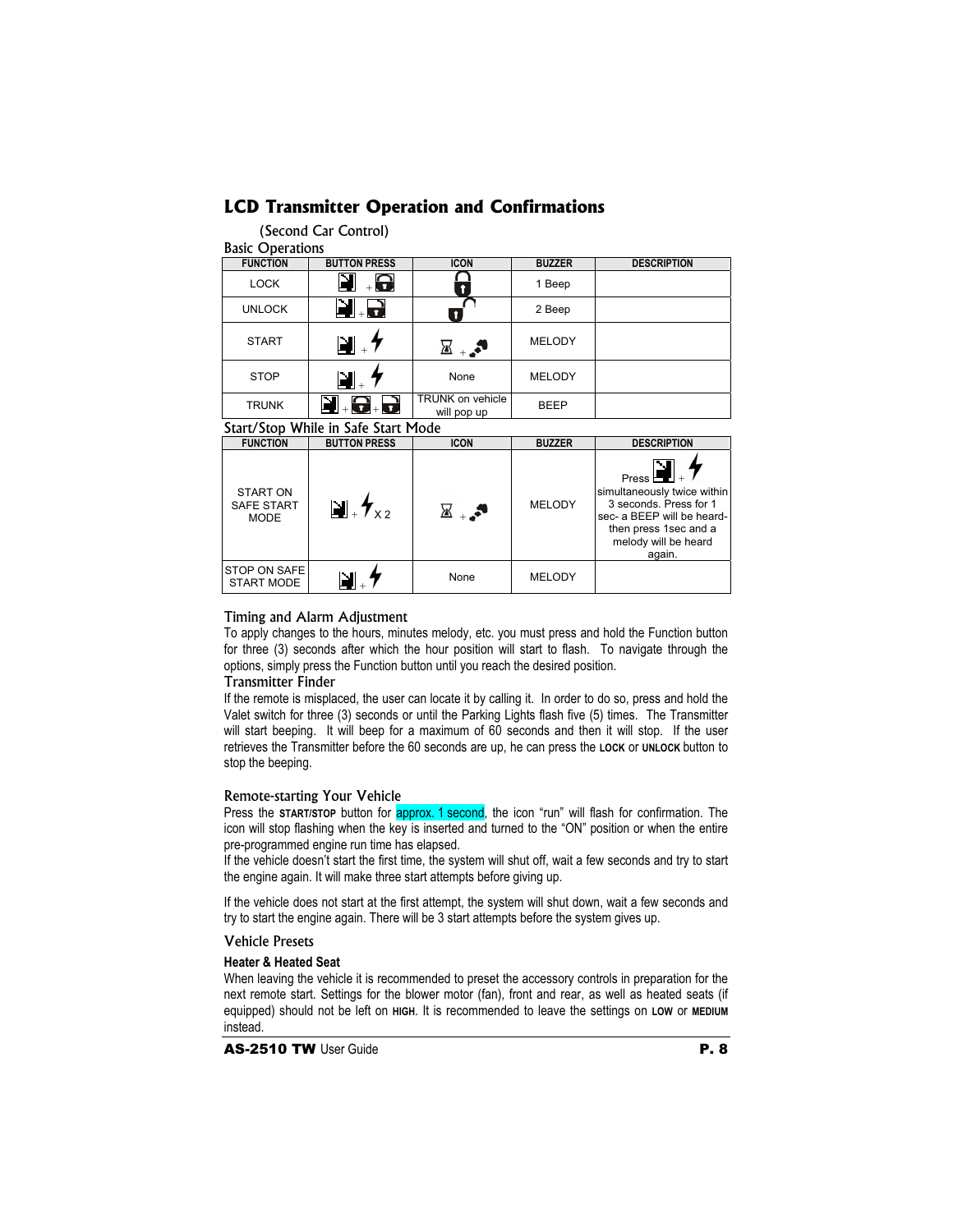#### **Windshield Wipers & Radio & Headlights**

Certain vehicles require the radio and / or windshield wiper and / or headlight circuits to become energized while running under remote start. When leaving the vehicle you must ensure that the windshield wiper and headlight switches are **OFF**. Leaving the headlight switch **ON** on certain types of vehicles could cause them to remain **ON** even after remote starter shut down, resulting in a dead battery.

#### Driving Off

With the vehicle running under remote control, press the **UNLOCK** button to disarm and unlock the doors. Enter the vehicle and do the following:

- x Turn the ignition key to the **IGNITION ON (RUN)** position. (**Do not turn the key** to the **CRANK** position while the engine is running. This would cause the starter motor to re-engage.)
- Press the brake pedal to disengage the remote starter unit.

You are now ready to drive off.

## **Using the Remote Car Starter**

#### Arming the Starter Kill

The Starter Kill (if installed) can be configured by the installer so as to arm automatically (Passive Mode) or not to arm automatically (Active Mode). See section **Passive or active arming**, later in this guide, for more details on Passive Mode and Active Mode.

- x To **disarm** the Starter Kill, press the **UNLOCK** button on the transmitter. The parking lights will flash twice. If remote door locks are installed, this will also unlock the doors.
- x To **arm** the Starter Kill, press the **LOCK** button on the transmitter. The parking lights will flash once. If remote door locks are installed, this will also lock the doors.
- In **Passive Mode**, the Starter Kill will automatically arm if the ignition key is not inserted Into the ignition switch within 1 or 3 minutes after unlocking (the key sense feature must be installed).

#### Idle Mode

**Convenience feature:** Idle Mode allows you to keep the engine running and the doors locked while you stop, for example, at a convenience store or for a short delivery.

This feature allows you to let the remote starter take over control of the vehicle (i.e. no Key in the Ignition Switch) while the engine is running. For example, if you stop for a delivery or at a convenience store, lock your vehicle and leave it running for the length of a run cycle while you are away.

#### **To leave the vehicle in Idle Mode:**

- 1. With the engine running, press the **LOCK** or **UNLOCK** button (to unlock the doors) or the **START** button on the remote control until the parking lights come on.
- 2. Remove the key and exit the vehicle. The engine will go on running.
- 3. Lock the doors if needed.

The engine will go on running until the user re-enters the vehicle or until the expiration of the Engine Run Time.

**Caution!!!** Do not leave children or pets unattended in a vehicle standing in Idle Mode.

#### Turbo Mode

If Turbo Mode is configured at installation, it will allow a turbocharger to idle down after the user leaves the vehicle: the unit will take over the vehicle and keep it running for 60 seconds (or until it is shut down by remote control), then shut down the engine.

**Proceed as follows to set the system to Turbo Mode:**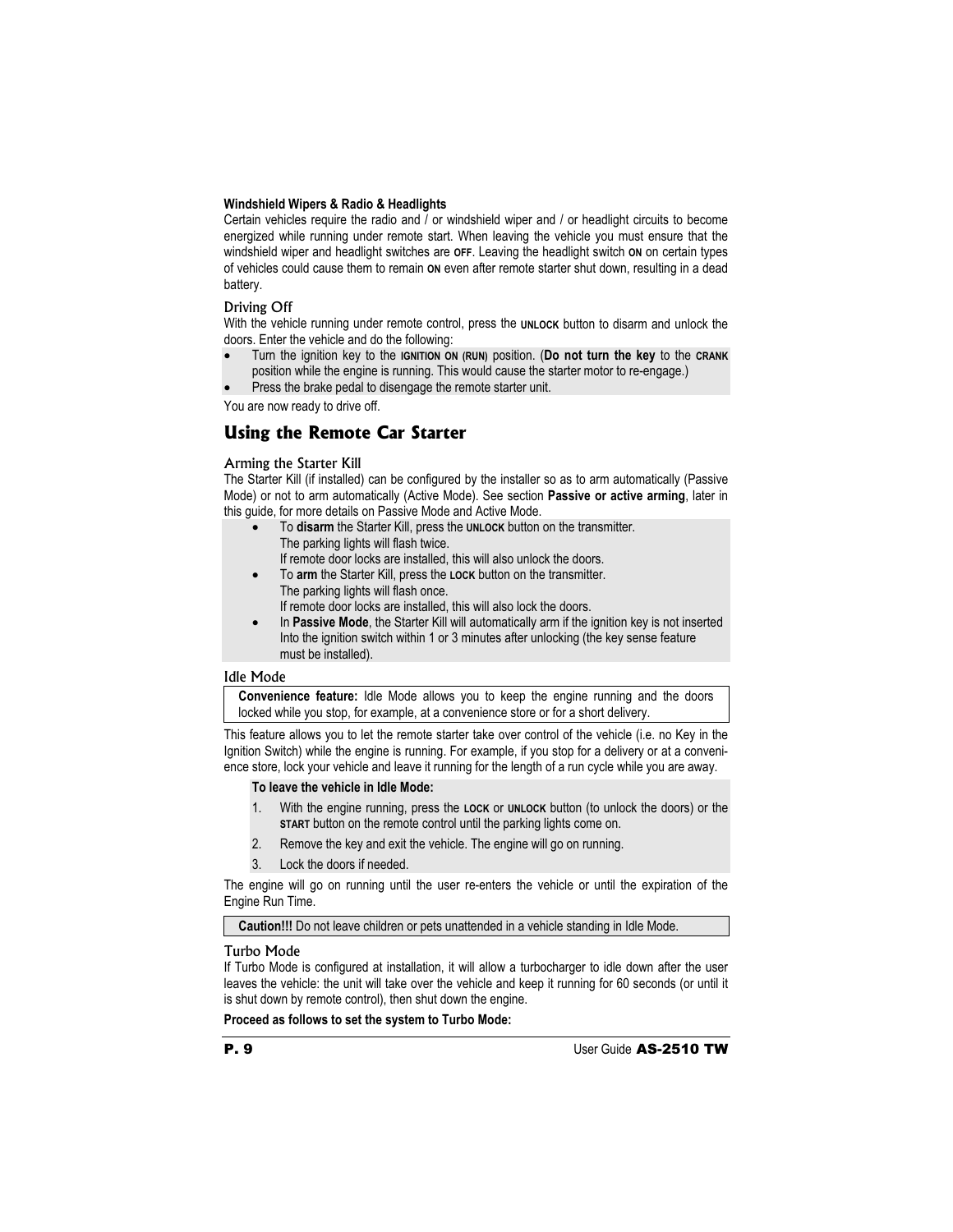- 1. With the engine already running, press the **LOCK** button on the transmitter until the parking lights come **ON**.
- 2. Remove the ignition key from the ignition switch. **The engine will go on running.**
- 3. Exit the vehicle and close the door.  **Press the TRUNK button to lock the doors; the engine will shut down after 60 seconds of Turbo Mode.**

#### Valet Mode with the Valet Switch

When your vehicle is in Valet Mode, the remote starter functionalities are disabled. If the vehicle needs to be serviced, or if you park it indoors, the Valet Mode will prevent the engine from being remote-started accidentally.

#### **To put the system i n t o Valet Mode:**

- 1. Turn the ignition key to the **IGNITION ON (RUN)** position.
- 2. Within 3 sec., press the valet button (the L.E.D. will come **ON** solid).

#### **To take the system o u t o f Valet Mode:**

- 1. Turn the ignition key to the **IGNITION ON (RUN)** position.
- 2. Within 3 sec., press and release the valet button (the L.E.D. will come **OUT**).

**Note**: Once Valet Mode is activated, the remote starter and alarm functions will be disabled.

#### Ignition Valet

This feature will allow you to remotely put your system into Valet Mode by using the ignition key instead of the Valet button as above. Ignition Valet can be used without a Valet button installed.

#### **To put the system i n t o Valet Mode:**

- Insert the ignition key into the ignition switch. Within 10 sec.,
- turn the key 5 times successively into the **IGNITION ON / RUN** and **OFF** positions.
- The parking lights will flash three times to indicate that the vehicle is now in Valet Mode. The L.E.D. will come **ON** solid.

#### **To take the system o u t o f Valet Mode:**

- $\bullet$  Insert the ignition key into the ignition switch. Within 10 sec.,
- turn the key 5 times successively into the **IGNITION ON / RUN** and **OFF** positions.
- The parking lights will flash twice to indicate that the vehicle is now in Valet Mode. The L.E.D. will go out.

**Note**: With the Remote Valet activated, the remote starter and alarm functions will be disabled.

#### "Home Valet<sup>™"</sup> Mode

If configured at installation, this feature will remotely set the vehicle to a no-remote-start mode: if the vehicle is parked indoors there is no danger of it starting accidentally by remote control.

**Note:** Once the Home Valet Mode is activated, the vehicle will not start by remote.

#### **To take the system i n t o Home Valet Mode:**

- **Press the LOCK + START buttons.**
- Within 3 seconds, press the **START/STOP** button until the Parking Lights go out

#### **To take the system o u t o f Home Valet Mode:**

**•** Turn the ignition key to the **IGNITION ON (RUN)** position.

The system will warn you if someone attempts to start your vehicle while it stands in Home Valet Mode. The parking lights will:

- x Go **ON** then **OFF**; then
- x Flash **twice**, pause; then
- x Flash **twice** again.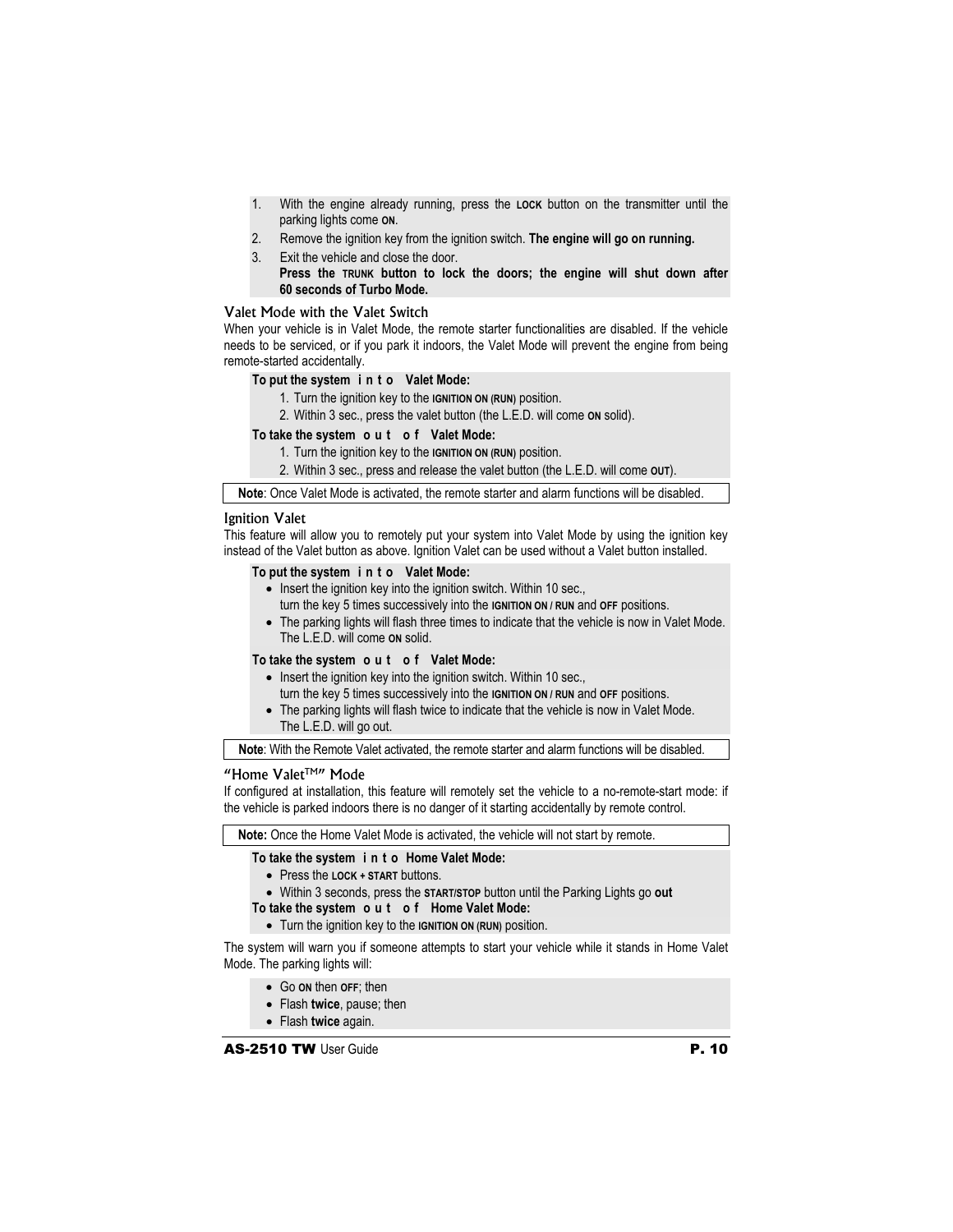#### Remote Valet Mode

This feature will allow you to remotely put your system into Valet Mode by using the transmitter instead of the Valet button as above.

**Getting i n t o Valet Mode**

- **Hold the UNLOCK and START/STOP** buttons simultaneously for 3 seconds.
- x **The Parking Lights will flash 3 times.**

The Transmitter will BEEP once and will display the  $\otimes$  icon; the LED will remain on solid.

#### **Getting o u t of Valet Mode**

- Hold the **UNLOCK** and **START/STOP** buttons simultaneously for 3 seconds.
- The Parking Lights will flash 2 times.

The Transmitter will BEEP once and the  $\otimes$  icon will disappear; the LED will turn off.

#### **Note**:

With the Remote Valet activated, the remote starter function will be disabled.

#### Panic Mode

**Note:** Panic Mode can only be activated if the horn has been adequately configured by your installer.

In an emergency situation, you can activate Panic Mode using the **LOCK** or **UNLOCK** button. This will:

- $\bullet$  shut down the engine,
- disarm the Starter Kill and
- x unlock the doors (with the **UNLOCK** button)
- activate the horn for 30 sec.
- x or lock the doors (with the **LOCK** button),

**Note:** See the description of the **Starter Kill** option later in this Guide.

#### **To activate Panic Mode:**

- Press and hold the **UNLOCK** button for approximately 3 sec. until the sound signal starts and the parking lights flash: this will unlock the doors before the sound signal starts.
- Or press and hold the **LOCK** button for approximately 3 seconds until the sound signal starts and the parking lights flash: this will lock the doors before the sound signal starts.

Panic Mode will automatically shut down after 30 sec.

**Note:** To stop Panic Mode before the end of its delay, press the **LOCK** or **UNLOCK** button until the sound signal stops.

#### Quick Lockout™

For fast protection in emergency situations, the system will **LOCK** all doors when you **press the brake pedal while you hear the sound signal**. (**Quick Lockout** is only available when **Panic Mode** has been set off.)

#### Cold Weather Mode

When Cold Weather Mode is active, the engine starts every 2 hours and runs for 4 minutes (or for 9 or 20 minutes with diesel engines). Cold Weather Mode automatically ends after 24 hours.

#### **To enter Cold Weather Mode:**

- **Press and hold the START/STOP** button for 3 seconds
	- ... until the parking lights flash three times.

#### **To exit Cold Weather Mode, do any one of the following actions:**

- Open the hood.
- $\bullet$  Start the engine by remote.
- **•** Turn the ignition key to the **IGNITION ON (RUN)** position.
- x Press and hold the **START/STOP** button for 3 sec. **(the parking lights will flash once)**.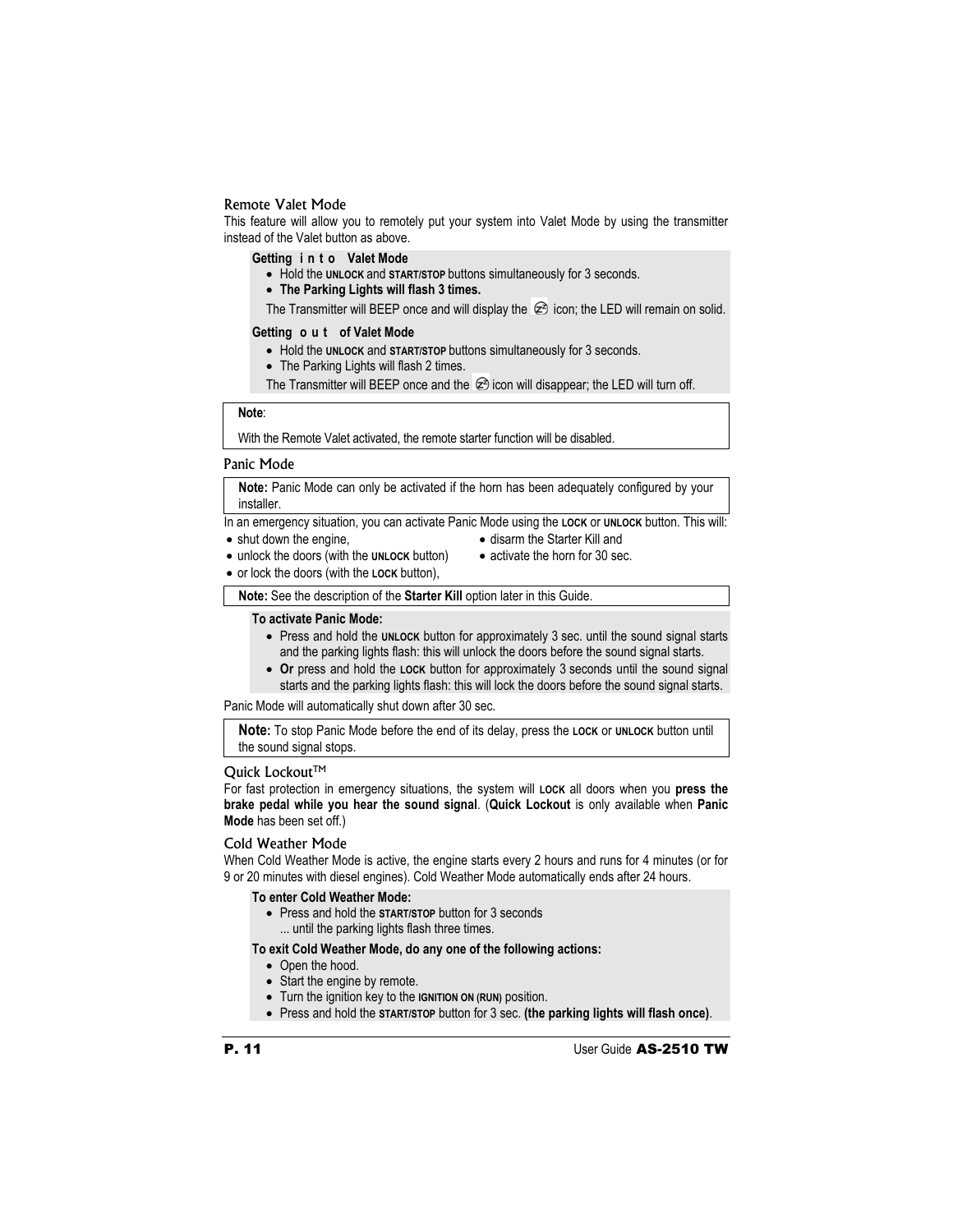When the vehicle exits Cold Weather Mode, the Parking Lights will flash once.

**If Safe Start is enabled, you can activate Cold Weather Mode by** 

- **•** Pressing and releasing the **START/STOP** button, then
- x Pressing and holding the START/**STOP** button until the Parking Lights flash 3 times

#### **To verify whether the system is in Cold Weather Mode:**

- Press and release the brake pedal:
- If the vehicle is in Cold Weather Mode, the parking lights will stay on while the pedal is pressed.

• Ignition-controlled Door Locks

• Ignition Re-lock • Secure Lock • Turbo Mode

• Remote Trunk Release • Engine Run Time • Multi-car Operation

## **Advanced Features: Installation-programmable Options**

The Remote Car Starter was designed with flexibility and OEM integration in mind. With its programmable options, this unit can single-handedly control nearly any electrical system in your vehicle.

**Caution:** The programming of your system should be left to a professional. Changing any one of the settings may affect the operation of your Remote Car Starter.

#### **The installation-programmable options are as follows:**

- Remote Door Locks
- Priority Door Access
- Passive or Active Arming
- Starter Kill / Anti-grind feature
- Horn Chirp Timing
- Safe Start
- Home Valet TM

#### Remote Door Locks

If your Remote Car Starter was installed with the Remote Door Locks option, you will have the convenience of remote keyless entry. See section **Arming and Disarming the Remote Car Starter**, earlier in this Guide, for further instructions on remote door locking and unlocking.

#### Priority Door Access

If the Remote Door Locks option is installed on your vehicle, this safety feature allows you unlock solely the driver's door with a single press of the **UNLOCK** button on the transmitter; upon a second press of the **UNLOCK** button, all the other doors will unlock.

#### Active or Passive Arming

The Starter Kill can be configured either to Passive Mode (so as to arm automatically) or Active Mode (so as to require user intervention for arming). By default, your Remote Car Starter is configured to **Passive Mode**. In Passive Mode, the Starter Kill will automatically arm **60 seconds**  after the last door is closed. The Remote Car Starter will not arm if a door is left open, or if you reopen a door within the 60-second delay.

**Important note:** When the Remote Car Starter re-arms automatically, you can disarm the When the Remote Car Starter by simply pressing the **UNLOCK** button.

#### The Starter Kill and the Anti-grind Feature

With this added security feature, the system will prevent your vehicle from starting with the ignition key when the Starter Kill is armed. If your Remote Car Starter was installed with the Starter Kill option, one will not be able to start your vehicle with the key unless the system has been unlocked and disarmed first, or put into Valet Mode.

**Note:** If the Starter Kill is installed, your vehicle will benefit from a protection against starter motor damage that could occur after remote-starting the engine should the user, by force of habit, turn the ignition key to the **CRANK** position.

**AS-2510 TW** User Guide **P. 12**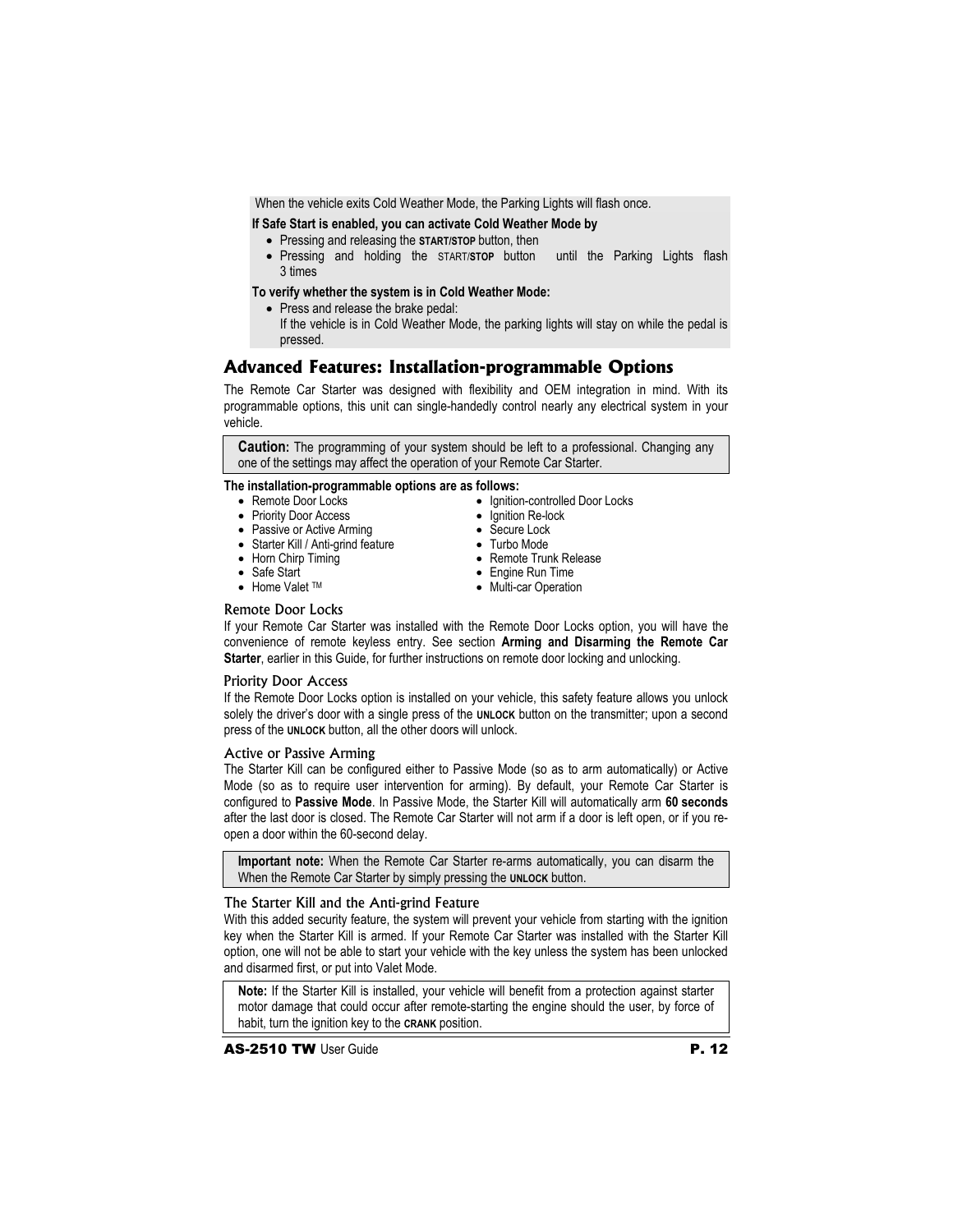#### Horn Chirp Timing

The duration of the chirps can be adjusted at installation (from 5 to 200 ms).

#### Flashing LED

The user may decide to turn on or off LED flashing at any moment. To do so, simultaneously press the **TRUNK** and **LOCK** buttons on the transmitter:

- Flashing LED on: the L.E.D. will flash at all times (either under active arming or under passive arming) to indicate that the Starter Kill is active.
	- Active Arming: the LED will flash normally.
	- **Passive Arming:** the LED will flash at a faster rate during the countdown preceding the activation of the Starter Kill. Once the Remote Car Starter activation of the is armed, the LED will flash at a slower rate.
	- In Valet Mode: the LED will remain lit without flashing.
- **Flashing LED OFF:** the LED will not flash even when the Remote Car Starter is armed (either under active or passive arming). Nevertheless, if the Remote Car Starter enters Valet Mode, the LED will still remain lit without flashing as long as the ignition is off.

#### Safe Start

If this feature is enabled, the user must press the **START** button 2 times within 3 seconds to remotestart the vehicle. This will eliminate accidental remote starts, e.g. when children are playing with the transmitter.

If **Swap Start Mode** is selected, to remote-start your vehicle press **LOCK** and **UNLOCK** simultaneously. The **AUX 2** output can be activated by pressing the **START** button.

#### Home Valet<sup>™</sup>

If this feature is installed, the user will have the possibility to remotely set the vehicle to a noremote-start mode. See **Home Valet** section, earlier in this Guide, for full instructions.

#### Ignition-controlled Door Locks

This is an added security feature. If your Remote Car Starter was installed with the Ignition-Controlled Door Locks option, the doors will automatically be locked as soon as the ignition key is turned to the **IGNITION ON (RUN)** position while the brakes are pressed. When the key is turned to the **OFF** position, the doors will automatically be unlocked.

#### Ignition Re-lock

On Remote Car Starters of this series, when Ignition-controlled Door Locks are enabled and the ignition key is in the **IGNITION ON (RUN)** position, should any door be unlocked and opened, all doors will be relocked next time the brake pedal is pressed.

#### Secure Lock

Before it can remote-start your vehicle, the Remote Car Starter must first disarm the factory security system. The Secure Lock feature may be required on certain vehicle models with factory security systems that automatically unlock the doors when the security system is disarmed.

To keep your vehicle protected when the factory security system is disarmed for a remote start, Secure Lock will relock your doors as soon as the vehicle has started. Once the engine run cycle ends, Secure Lock will rearm your factory security system.

#### Turbo Mode

When left in Turbo Mode, the Remote Car Starter will keep the engine running for 60 seconds before shutting it down. This is to allow a turbocharger to idle down after the user leaves the vehicle. See **Turbo Mode** section earlier in this Guide.